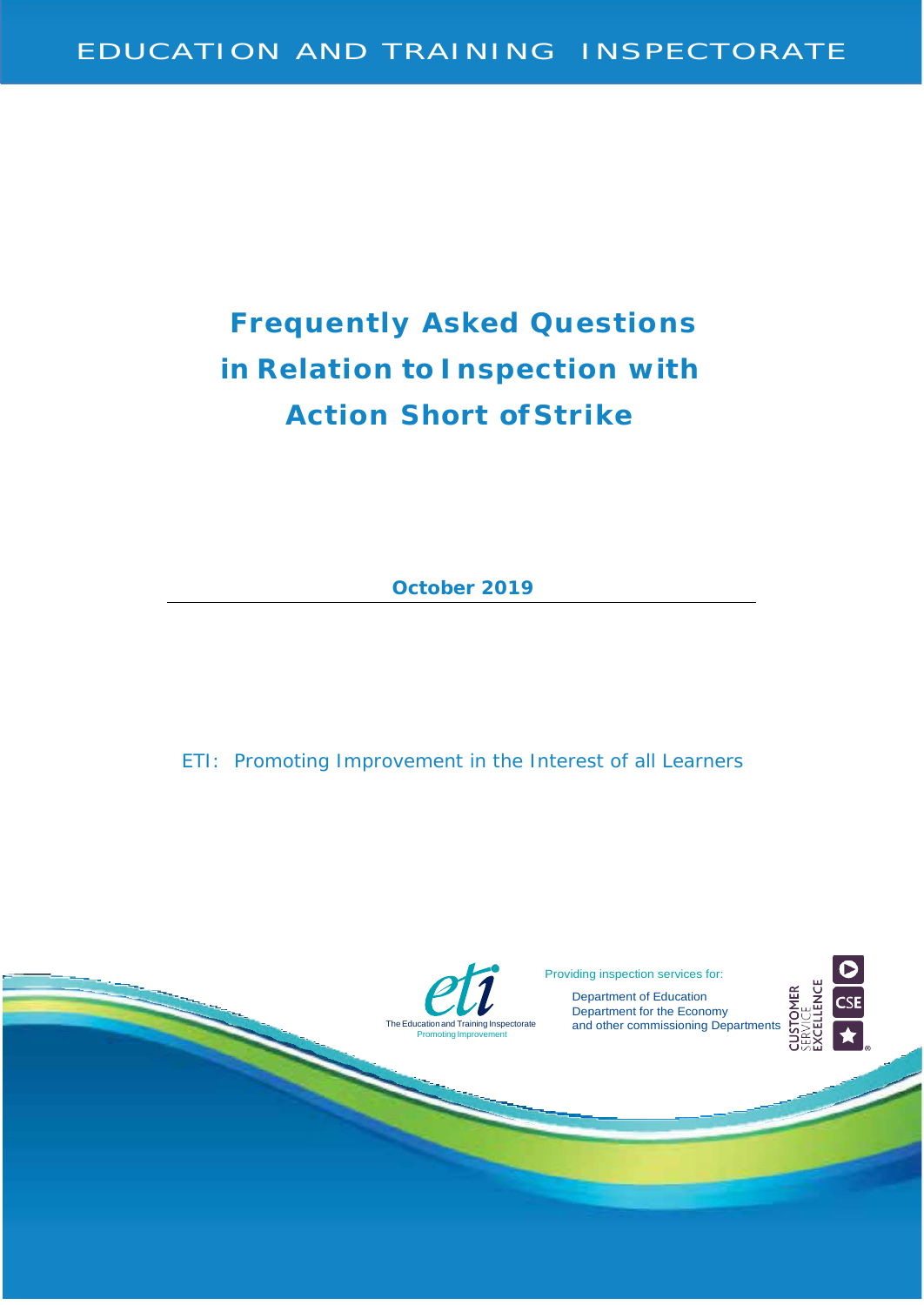# Introduction

The trade unions which make up the Northern Ireland Teachers' Council (NITC) have declared industrial action primarily in relation to a pay dispute and also workload and other management issues. The industrial action includes non-co-operation with the Education and Training Inspectorate (ETI).

The current situation is not where any of us want to be. The ETI is committed to carrying out its inspections in a professional, courteous and respectful manner and in the knowledge that these circumstances are difficult for both the schools involved and the Inspectorate.

There have been a number of inaccuracies reported with regard to ETI's inspection practice where action short of strike is notified. The purpose of this document is to provide factual information on the inspection process in these circumstances.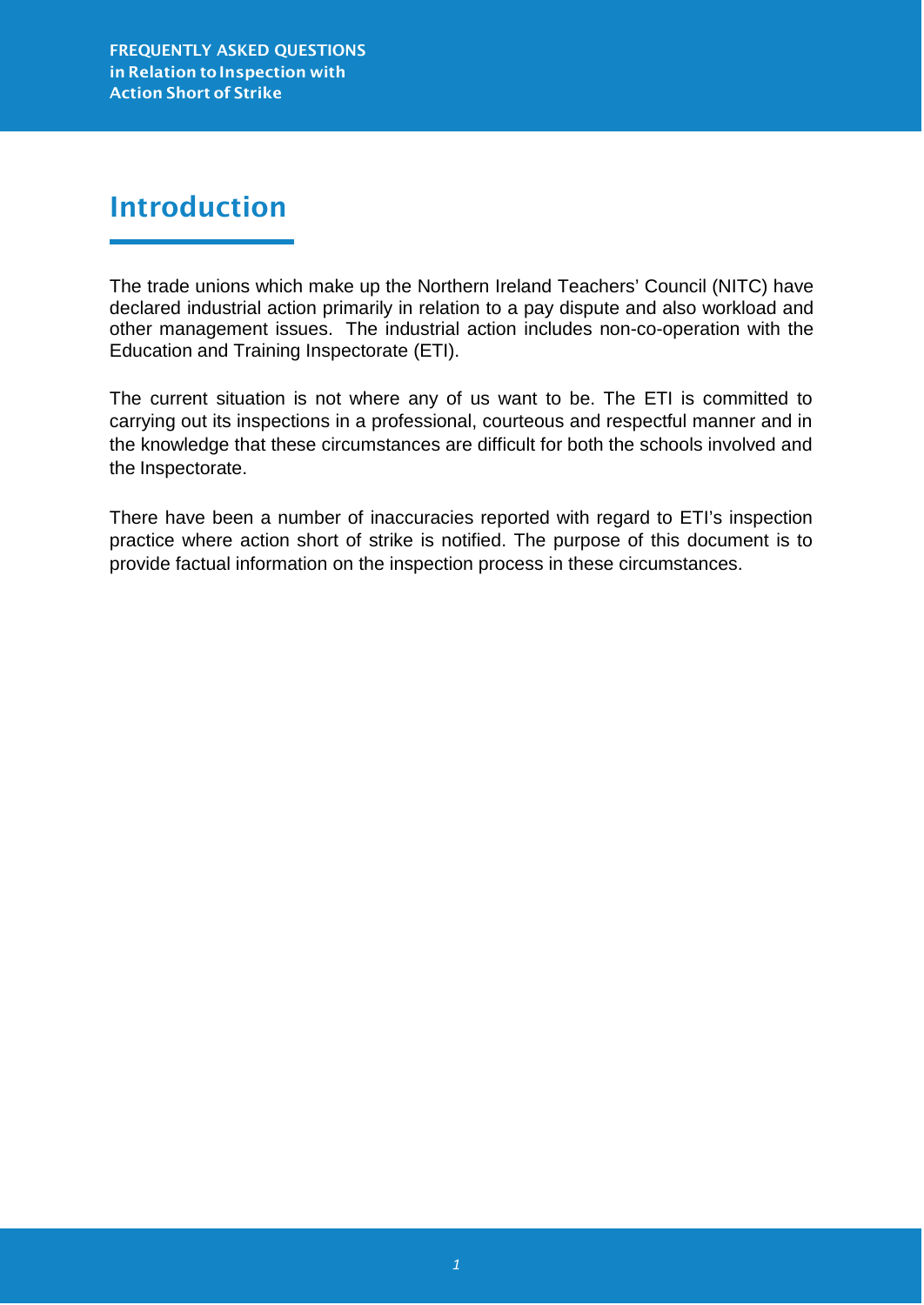## Section 1

### Action Short of Strike

### **1. Why is the ETI continuing to carry out inspections when actionshort of strike is notified?**

The Minister for Education, Permanent Secretary and Chief Inspector have agreed that the inspections should go ahead in the best interests of the children and young people. While the Education and Training Inspectorate (ETI) respects the rights of individuals to take industrial action when mandated by their unions, equally, the ETI has a statutory duty to monitor, inspect and report on the standard of education and professional practice among teachers as stated in the Education and Libraries (Northern Ireland) Order 1986. This matter is mandatory for ETI and schools.

At the heart of the work of the ETI is the education and welfare of children, young people and learners. They are entitled to a good education and their needs will always be the inspectors' priority. To not inspect would be neglecting our statutory duty but more importantly without inspection low standards and poor learning experiences may be undetected, which matters to learners' life chances. In addition, the excellent work of many of our schools and providers would go unrecognised.

### **2. How is ETI carrying out the inspection process where there is non-cooperation or minimal co-operation from principals/teachers?**

In these circumstances, which are beyond the control of the ETI, the reported overall conclusion will be based on the evidence as made available at the time of the inspection. Where in the professional view of ETI it is not possible, based on the evidence made available, to reach one of the four overall effectiveness outcomes, the overall conclusion will be:

*Owing to the impact of the action short of strike being taken by the principal/staff/teachers, the ETI is unable to assure parents/carers, the wider school community and stakeholders of the quality of education (and safeguarding[\)1](#page-2-0) being provided for the children/pupils. The school is a high priority for future inspection with no further notice.*

<span id="page-2-0"></span><sup>&</sup>lt;sup>1</sup> The reference to safeguarding will be included or omitted as appropriate.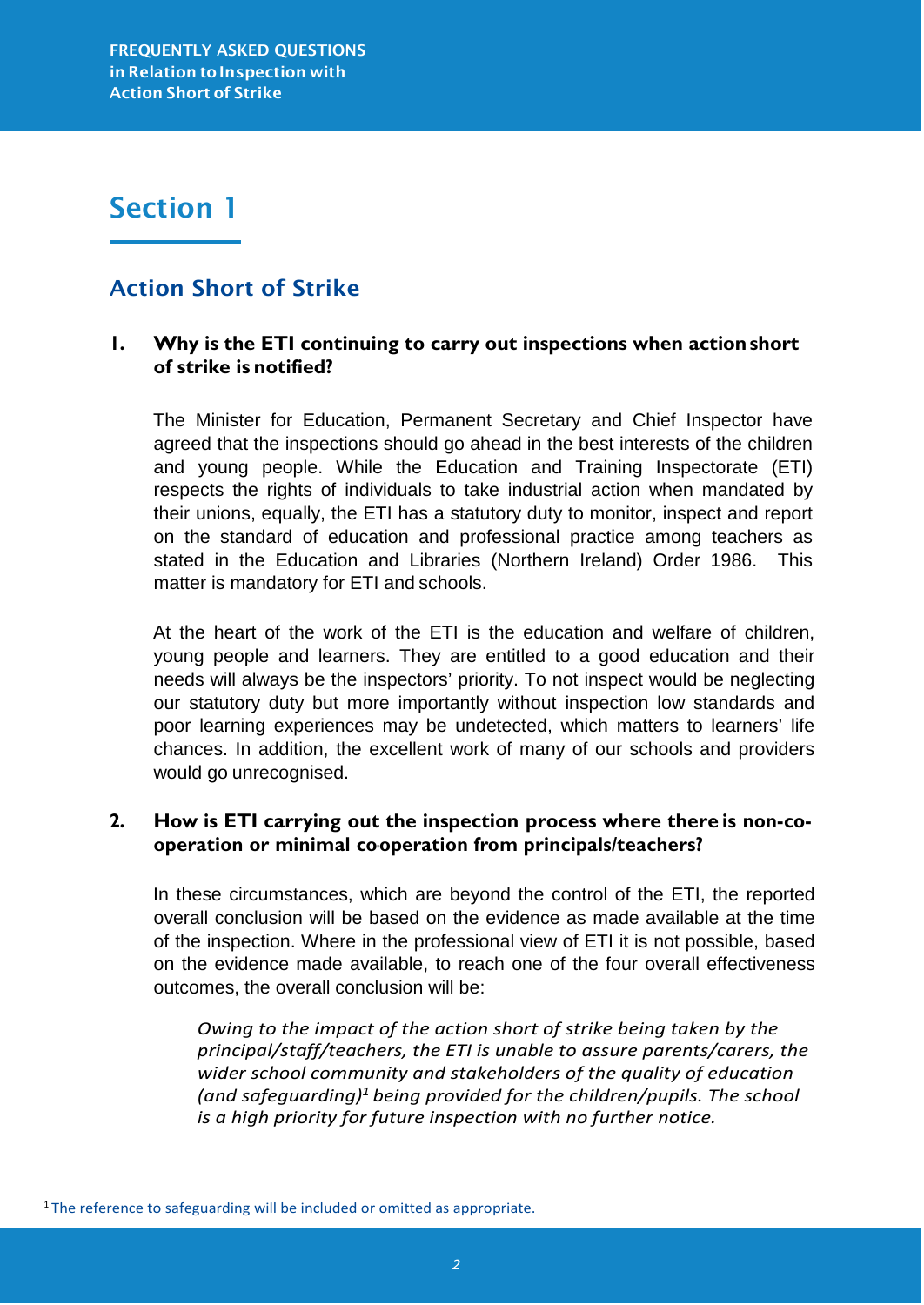Where there is partial participation in the inspection, it may be possible to make some evaluations which will be outlined in the inspection report. The report will outline the final conclusion above and state any evaluations that could be made and those that could not. The inspection will be considered as completed and the report published on the ETI website.

### **3. What if senior leader(s) and governors participate in an inspection in a school where there is action short of strike?**

For those inspections where both senior leader(s) and governors are engaging with the inspection process, including for safeguarding, sufficiently<sup>2</sup> to enable:

- On full inspections:
	- $\triangleright$  an evaluation of aspects of leadership and management;
	- $\triangleright$  an evaluation of aspects of governance;
	- $\triangleright$  safeguarding; and
	- $\triangleright$  if possible, an evaluation of aspects of outcomes for learners (subject to available evidence, i.e. assessment/performance data, books, etc).
- On SII/Min:
	- $\triangleright$  an evaluation of [aspects of] the lines of inquiry/foci; and
	- $\triangleright$  safeguarding.
- On follow-up inspections:
	- $\triangleright$  an evaluation of [aspects of] the AFIs.

The final sentence of the concluding paragraph of the published report will be amended to "this will be reflected in future inspection activity", replacing the statement "the school is a high priority for future inspection with no further notice".

This statement will also be amended retrospectively in published reports for those schools where both the senior leader(s) and governors engaged with the inspection process, including for safeguarding as articulated above.

<span id="page-3-0"></span><sup>2</sup> Simply making documentation available would not be sufficient.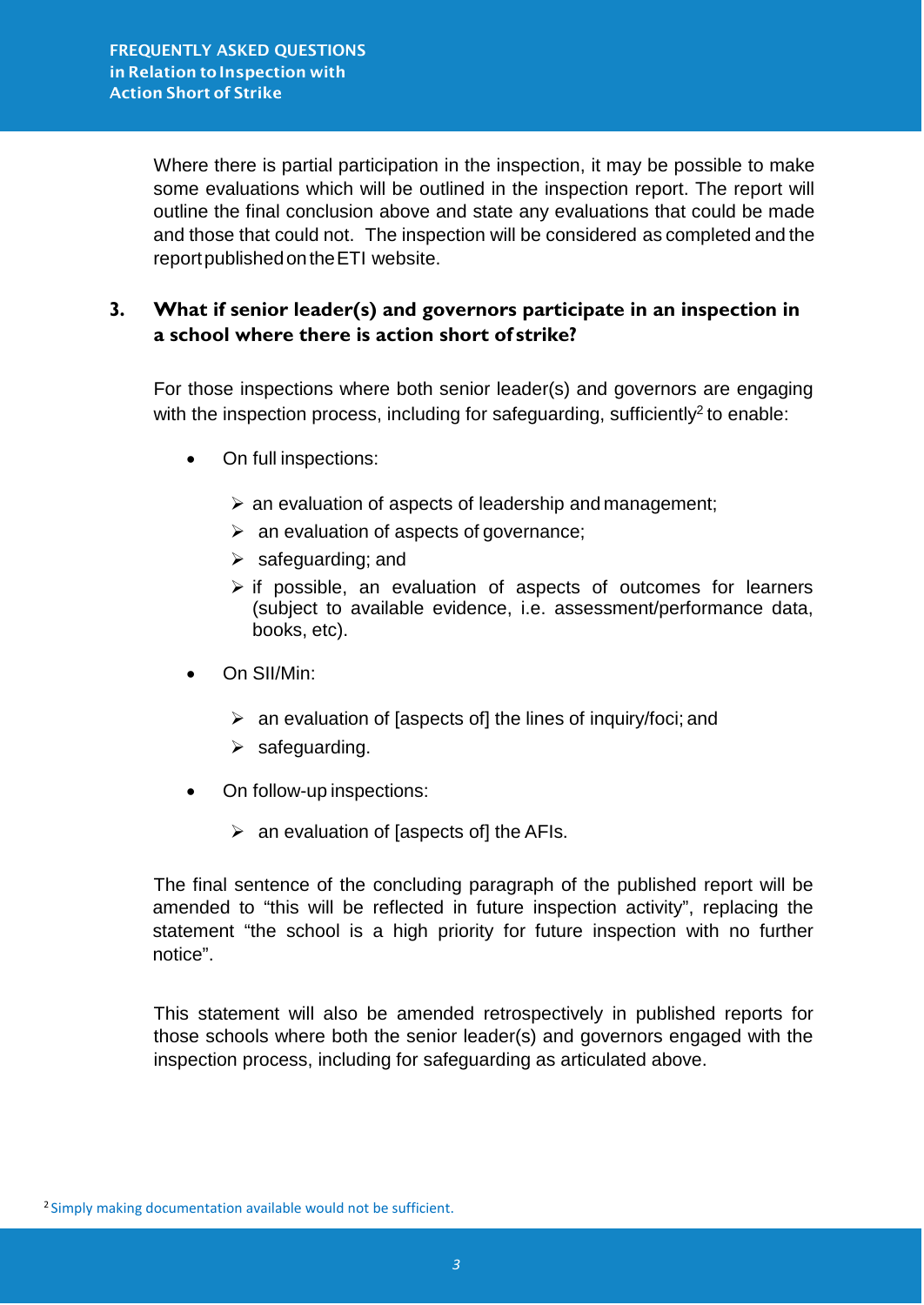### **4. How is the ETI evaluating safeguarding on action short of strike inspections?**

It is of paramount importance that children are safe. Where the school provides sufficient evidence to demonstrate that its arrangements for safeguarding reflect or reflect broadly the guidance issued by the relevant Departments, this will be reported. Under these circumstances the ETI will report:

*During the inspection, the school provided evidence that the arrangements for safeguarding children/pupils/young people reflect the guidance from the Department of Education.*

*Or*

*During the inspection, the school provided evidence that the arrangements for safeguarding children/pupils/young people reflect broadly the guidance from the Department of Education.*

Without the normal access to lesson observations across the school along with a meeting with the children/pupils/young people, it is highly unlikely that the ETI will report that the arrangements for safeguarding children/pupils/young people reflect the guidance from the Department of Education.

In the circumstances where a school does not provide sufficient evidence to demonstrate the arrangements for safeguarding reflect or reflect broadly the guidance, the ETI will report:

*During the inspection, the school did not provide evidence that the arrangements for safeguarding children/pupils/young people reflect or reflect broadly the guidance from the Department of Education.*

*Or*

*Based on the evidence available at the time of the inspection, the arrangements for safeguarding are unsatisfactory.*

*The ETI will return to the school within six weeks to evaluate and report on arrangements for safeguarding.*

If a six-week follow-up visit is necessary, it offers the school a further opportunity to provide evidence in relation to its arrangements for safeguarding. If, owing to continued action short of strike, this evidence is not forthcoming, the ETI will report:

*Owing to ongoing action short of strike, the school did not provide evidence that the arrangements for safeguarding children/pupils/young people reflect or reflect broadly the guidance from the Department of Education.*

*Further action will be considered by the Department of Education.*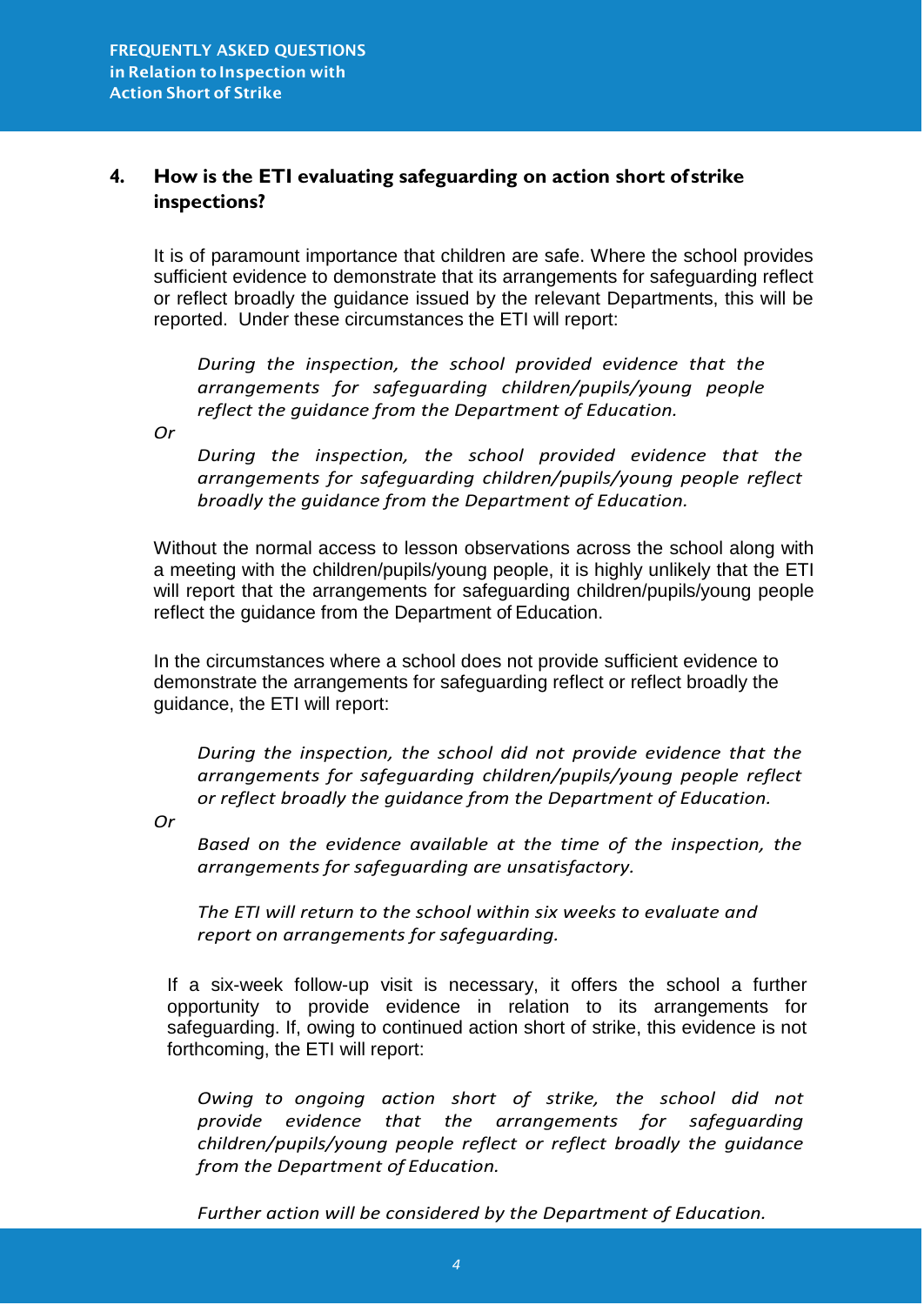### **5. Why are schools or their chairs or representatives of boards of governors being asked to provide information particularly in relation to safeguarding?**

The board of governors has a statutory duty to safeguard and promote the welfare of registered pupils at the school at all times when the pupils are on school premises or in the lawful control or charge of a member of school staff. In many cases of co-operation, it is the chair of the board of governors that provides the information.

### **6. Why are schools or chairs or representatives of boards of governors being asked to supply documentation to theETI?**

Documentation (including policies, performance data, books, and so on) belongs to the Employing Authority/Board of Governors; individual teachers do not have the right to withhold this information from inspectors or prevent it being made available to inspectors.

The Education Authority (EA) and the Council for Catholic Maintained Schools (CCMS) have written to the chair of governors of schools not co-operating with the inspection. They strongly advise that, in the best interests of the children/pupils, schools and governors should make available the documentation including the school development plan and co-operate as necessary for the evaluation of safeguarding to take place.

The Department of Education has written a similar letter to all schools. The Department's letter states that it is of the view that industrial action on the part of teachers under the direction of their trade union does not, prevent boards of governors from participating proactively in the inspection process.

The ETI appreciates the work of governors and empathises with them in relation to the position that they find themselves in, with regard to action short of strike. However, governors are not taking part in strike action and have been providing important evidence that has allowed aspects of the inspection to proceed in the best interests of the children.

The regulations in relation to the School Development Plan are outlined in Appendix 1.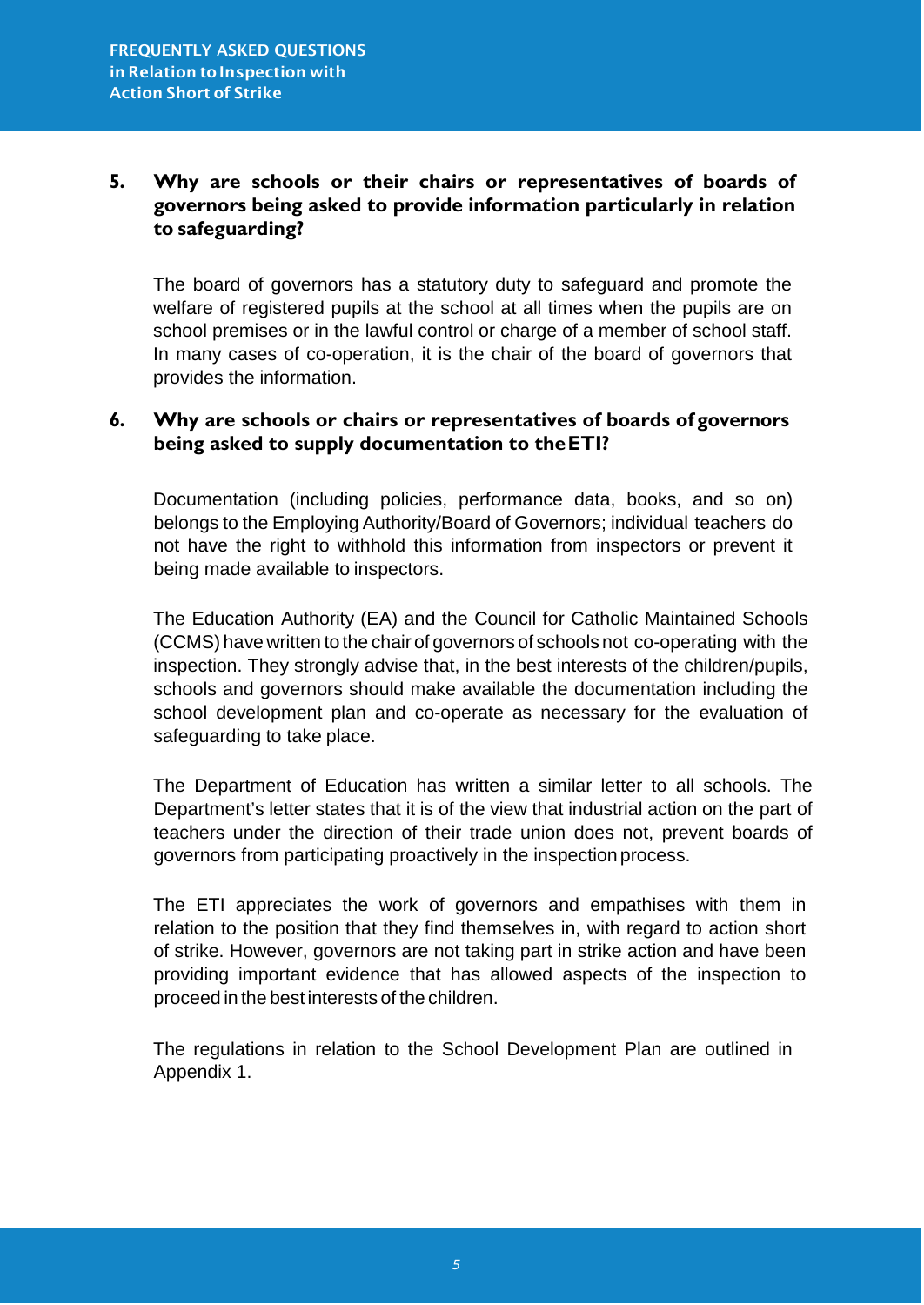### **7. Why are inspection reports continuing to be published where thereis action short of strike?**

Inspection is a key accountability mechanism for the Department of Education's assurance that learners are receiving a good quality education and that public funds are being spent appropriately. It is important that we all reflect on our duties and responsibilities at this time: the Department, as the funding authority, is ultimately accountable for the use of public money in the delivery of education; the ETI, under its public audit function, have an important role in this regard by evaluating and reporting on the quality of education provided through public funds; and governors have a central role in overseeing and being accountable for the quality of education provided within their school.

Importantly inspection reassures parents/carers of the quality of education that their children are receiving and that they are safe. Inspectors will report what they find in the interests of the learner. Where evaluations can be made, these will be outlined in the report.

### **8. Observing teaching and learning is central to the ETI inspection process. How will this be approached where teachers are taking action short of strike?**

To carry out its statutory function, ETI observes learning and teaching. The principal is not required to disclose which members are in a union or taking action and ETI does not ask them for this information.

The 1986 Order states that schools, which must include classrooms, should be 'open at all reasonable times' for inspection. This is mandatory for ETI and schools. Under this Order inspectors could insist on coming into the classroom to observe pupils working and to speak with them.

However, in the interests of the pupils ETI does not pursue this course of action. Teachers who are co-operating with ETI (through engagement in lesson observation and/or discussions) will be asked by the principal/chair of governors to make contact with the inspector(s) in the base room (or another area of the school available to the team) on the morning of day 1 of the inspection to confirm their willingness to be included in lesson observations and/or discussions as appropriate. To date these engagements with teaching staff have been carried out in a courteous and respectful manner by both teachers and inspectors and good relations have been maintained.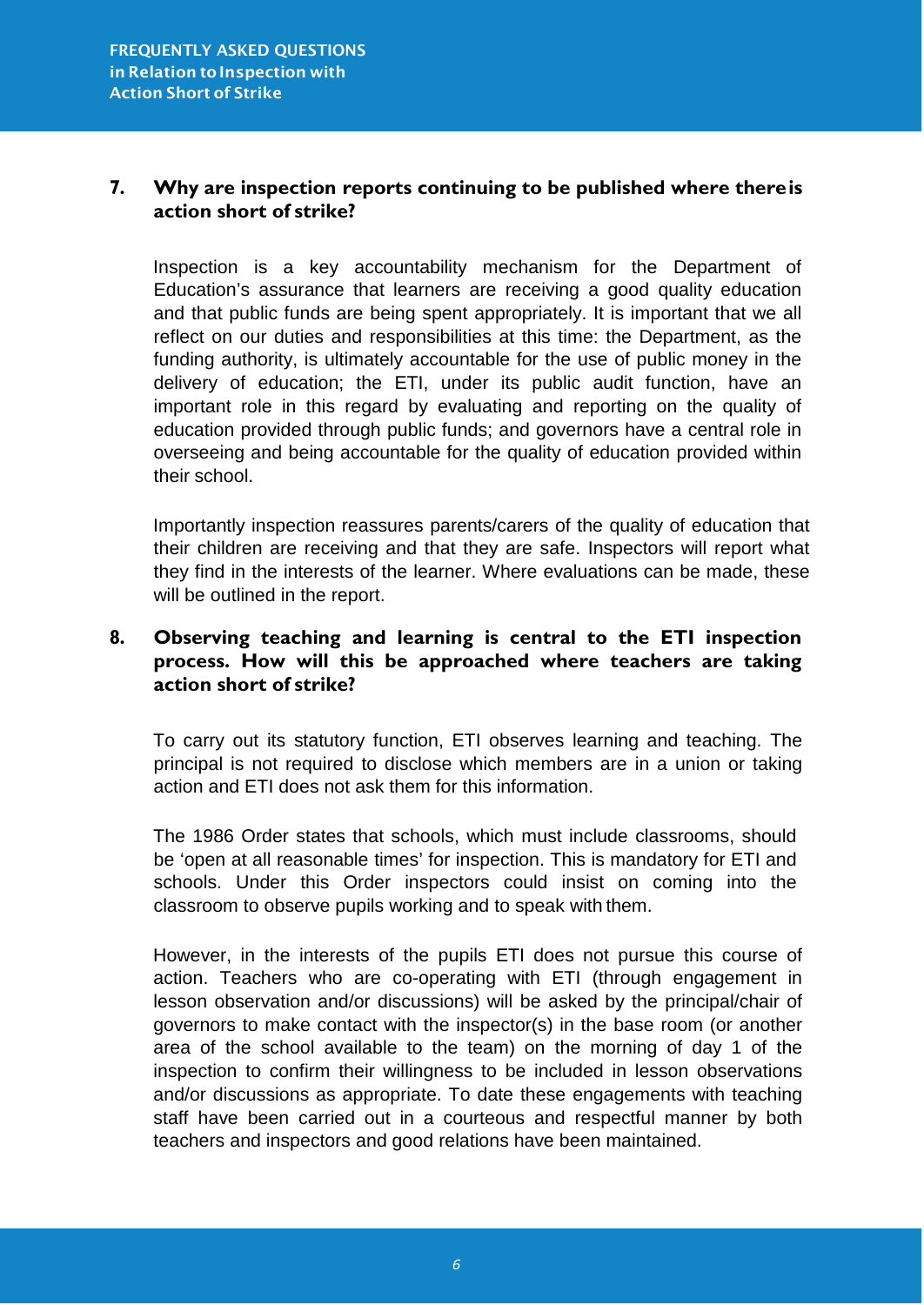### **9. There are claims that ETI is issuing a letter to parents stating that their children's school is not participating ininspection?**

This is not true. The ETI does not issue letters to parents. Where, due to action short of strike, evidence is not provided to enable one of the four overall effectiveness conclusions to be reached on inspection, the reported inspection conclusion is that *'Owing to the impact of the action short of strike being taken by the principal/staff/teachers, the ETI is unable to assure parents/carers, the wider school community and stakeholders of the quality of education (and safeguarding[\)3](#page-7-0) being provided for the children/pupils. The school is a high priority for future inspection with no further notice'.*

The letter that issues to the school with the pre-publication inspection report asks the school to share the report with parents as is the case with all ETI inspections.

### **10. There are claims that ETI is issuing letters to parents telling them that schools are unsafe because inspectors were unable to carry out a safeguarding inspection?**

In the circumstances where a school did not provide evidence that the arrangements for safeguarding reflect or reflect broadly the guidance issued by the Department of Education, the ETI will report: *'During the inspection, the school did not provide evidence that the arrangements for*  safeguarding reflect or reflect broadly the guidance from the Department of *Education. The ETI will return to the school within six weeks to evaluate and report on arrangements for safeguarding'*. This is reflected in the conclusion in the inspection report.

At the point of publication of the inspection report the school is asked to make parents aware that the report is available to view on the ETI website.

### **11. How are schools being prioritised for inspection if they do not co-operateduring actionshortof strike?**

Inspections are scheduled using a proportionate risk based approach.

<span id="page-7-0"></span><sup>&</sup>lt;sup>3</sup> The reference to safeguarding will be included or omitted as appropriate.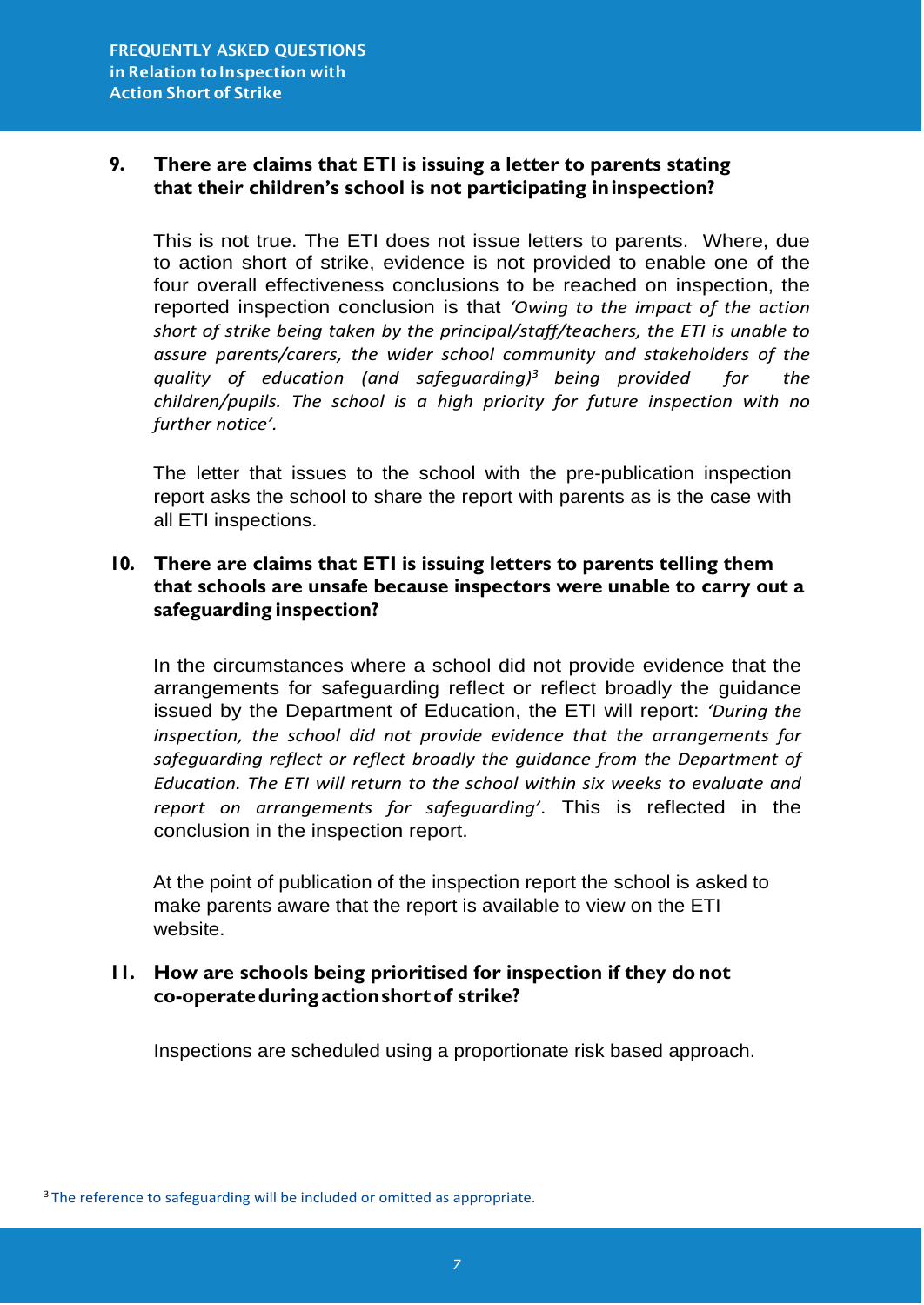### **12. It has been claimed that teachers, now co-operating and participating in an inspection involving action short of strike, will be re-inspectedin the subsequent inspection activity?**

Principals/teachers who participate in an action short of strike inspection will not be subject to further inspection during future inspection activity; noting caveats in relation to follow-up activity or whereby a principal/ teacher may wish to engage in discussion and provide evidence at the future inspection activity which ETI would not refuse.

### **13. All schools are participating in action short of strike and not cooperating with inspection?**

This is not true. A significant number of schools are engaging with inspection enabling ETI to make evaluative findings in the best interests of the children.

### **14. What is the position in relation to Boards of Governors and the inspection process where there is action short of strike?**

Boards of Governors, in most cases of inspection, are co-operating with ETI.

### **15. What is the position in relation to schools' co-operation in relation to safeguarding where there is action short of strike?**

Almost all schools and governors recognise their legal responsibilities in relation to safeguarding, and have co-operated with ETI – most at the time of the inspection or, in a small number of cases, at the six week safeguarding follow-up visit.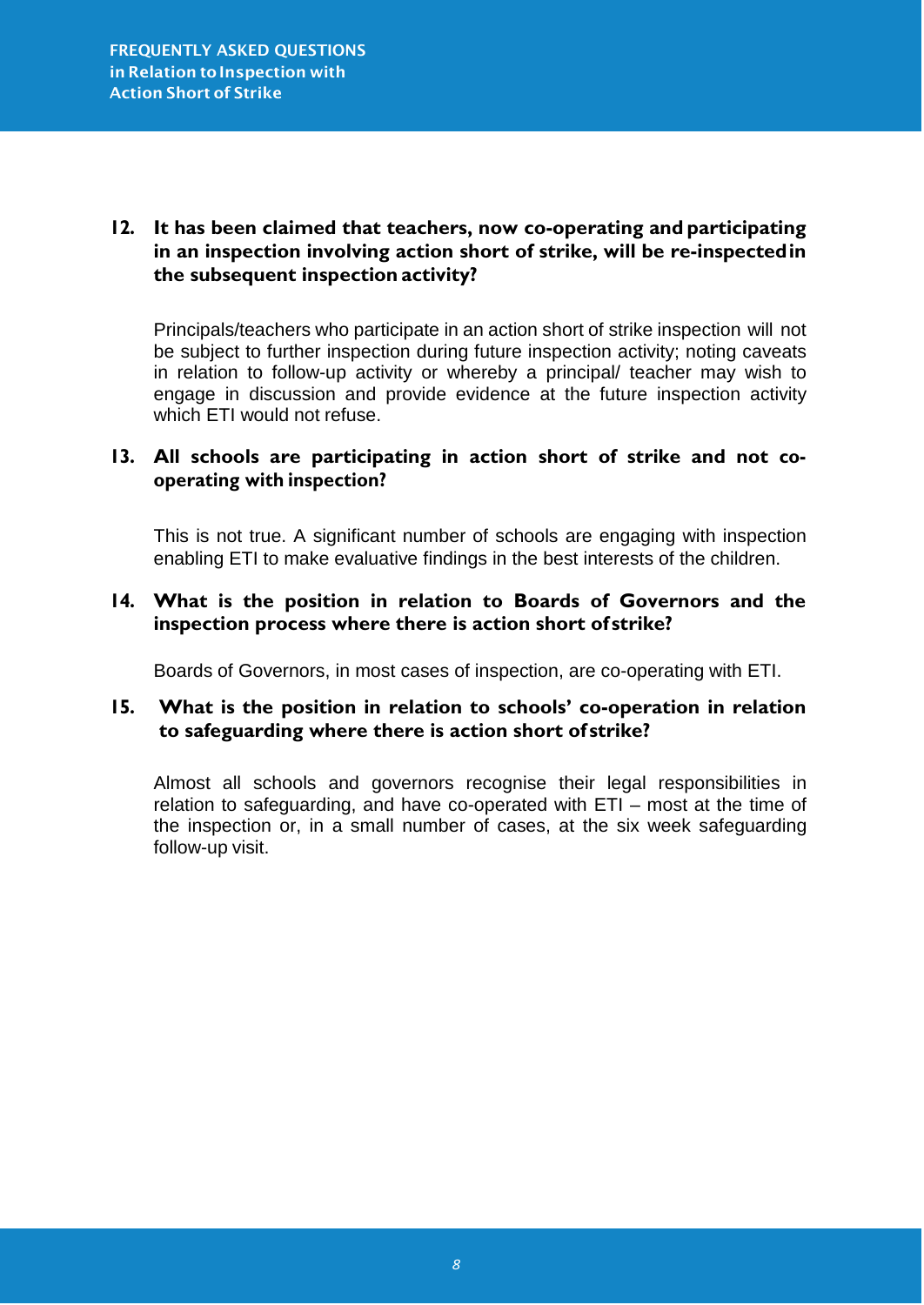# Section 2

### New models of inspection

### **1. Why has the ETI introduced new models of inspection during very challenging times for schools?**

New models of inspection, for example, Sustaining Improvement Inspections and Monitoring Inspections have been introduced as a result of feedback from stakeholders around the length of time between inspections and a request from stakeholders for more regular and shorter engagement with theETI.

These inspection models focus on the School Development Plan underpinned by effective self-evaluation. They require no additional documentation to be prepared by the school in advance for the inspection as the lines of inquiry, based on the School Development Plan, are decided on the first morning of the (mainly) two day inspection.

Both inspections have two days' notice in response to some unions' view that too much time was being spent on preparing for inspection. If there are exceptional circumstances related to the timing of the inspection, these can be explained in the notification telephone call. It is important to note that inspections are only deferred in exceptional circumstances.

### **2. What are the benefits of the Sustaining Improvement Inspections and Monitoring Inspections?**

These models give greater autonomy to the best schools and introduce a lighter touch inspection with a small team (one or two inspectors over one or two days); with more frequent short inspections and a longer cycle between full inspections.

The new Sustaining Improvement Inspection and Monitoring Inspection introduced in January2017 do notrequire anyadvance preparation as the lines of inquiry are decided on the first morning of the mainly two day inspections from the School DevelopmentPlan.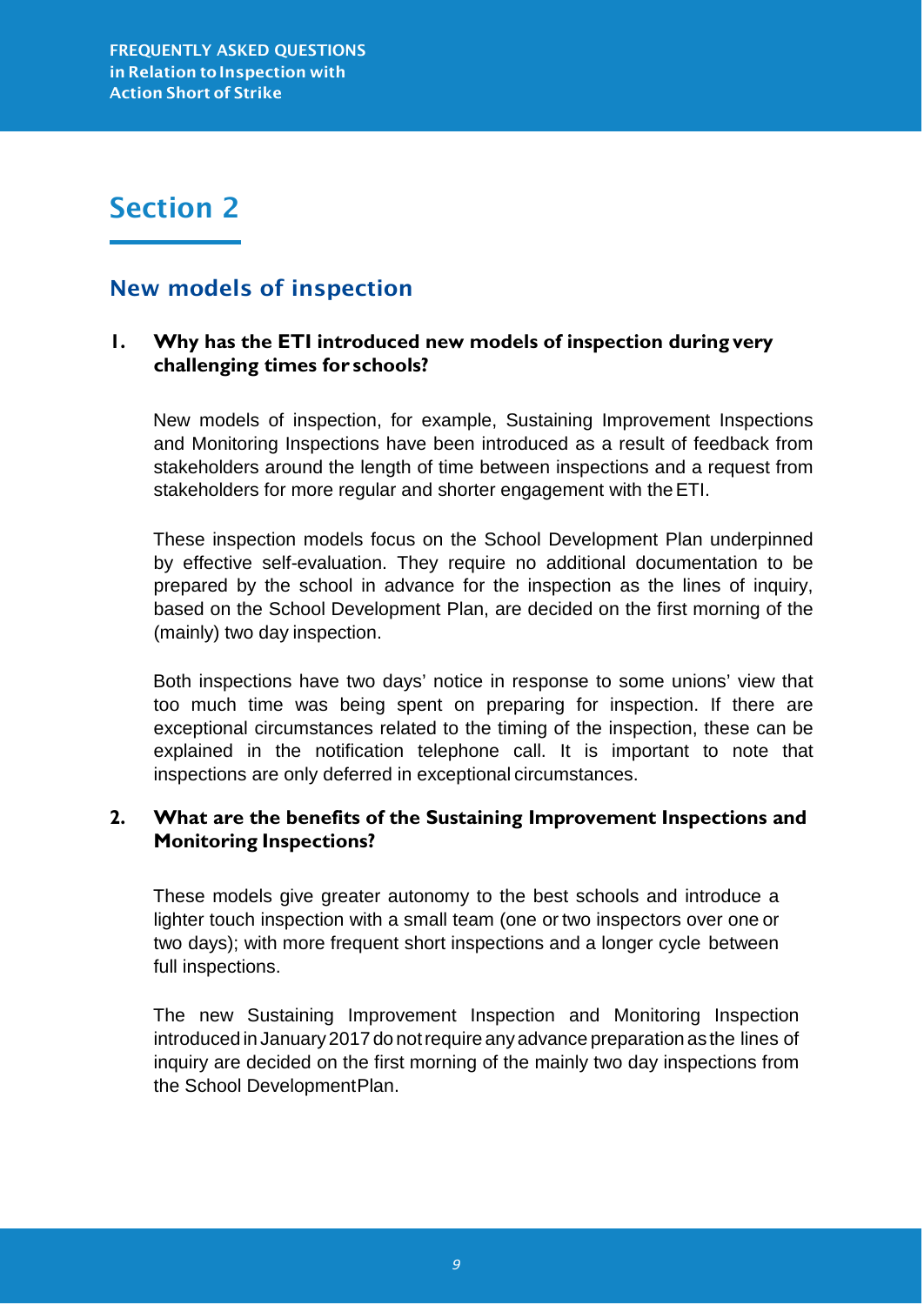In the case where schools are found not to be sustaining improvement they are given professional advice and information on the reason for the findings. This gives schools an opportunity to take steps to address issues identified in advance of their next full inspection.

Similarly the Monitoring Inspection also provides an opportunity for schools to have professional dialogue about steps they could take on their school improvement journey in advance of a full inspection, if this is the outcome.

Both models provide more regular reporting to parents on the quality of education their children are receiving and on safeguarding.

Guidance for both models can be found at:

<http://tinyurl.com/Changes-to-Inspection>

### **3. Why did the ETI announce to schools on 9 December 2016 that changes were being introduced in January 2017 when the consultations only closed on 3 December2016?**

Responses to the consultations on the ETI Complaints Procedure, the Revised Inspection and Self-Evaluation Framework and the Monitoring Inspections were being analysed as they were returned. Responses were overwhelmingly in favour of the changes being introduced and therefore communication did issue to all schools and organisations on 9 December to inform stakeholders that changes would be made to inspection from January 2017. Modifications were made to the Inspection and Self-Evaluation Framework and the Monitoring Inspection before they were introduced in January 2017 to reflect consultation feedback from stakeholders.

[https://www.etini.gov.uk/news/outcomes-consultations](http://www.etini.gov.uk/news/outcomes-consultations)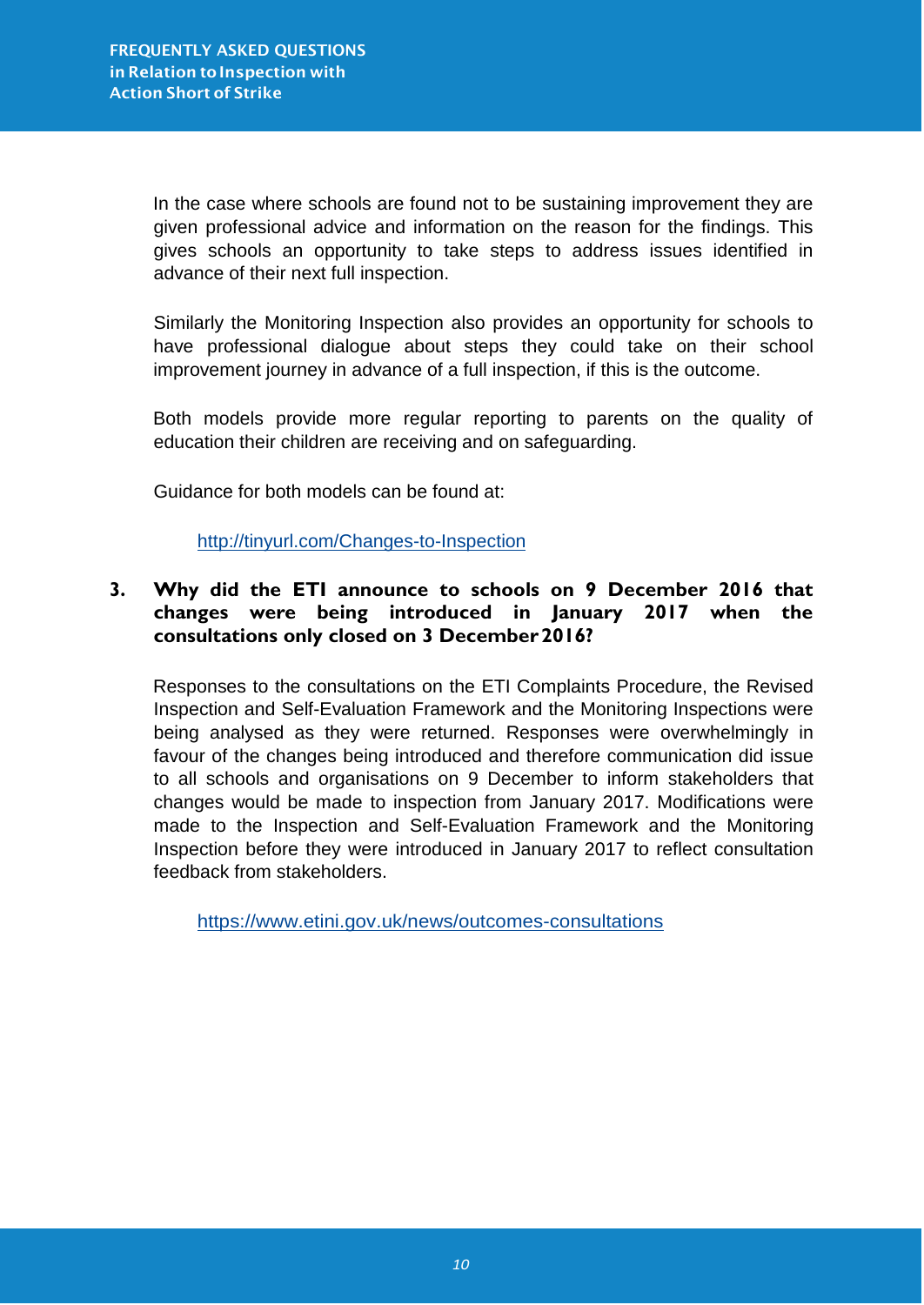### **4. Why were changes made to the Sustaining Improvement modelnot consulted on?**

The Sustaining Improvement model was piloted for two years prior to its full implementation in January 2017, and was subject to regular review with participating schools and Associate Assessors throughout the pilot stage. The change to the notification period from two weeks to two days was as a result of feedback from stakeholders on their preference for a shorter notification period; this removes unnecessary additional work that teachers and schools may choose to undertake when they receive a longer notification of inspection. The notification period for full inspections remains at two weeks.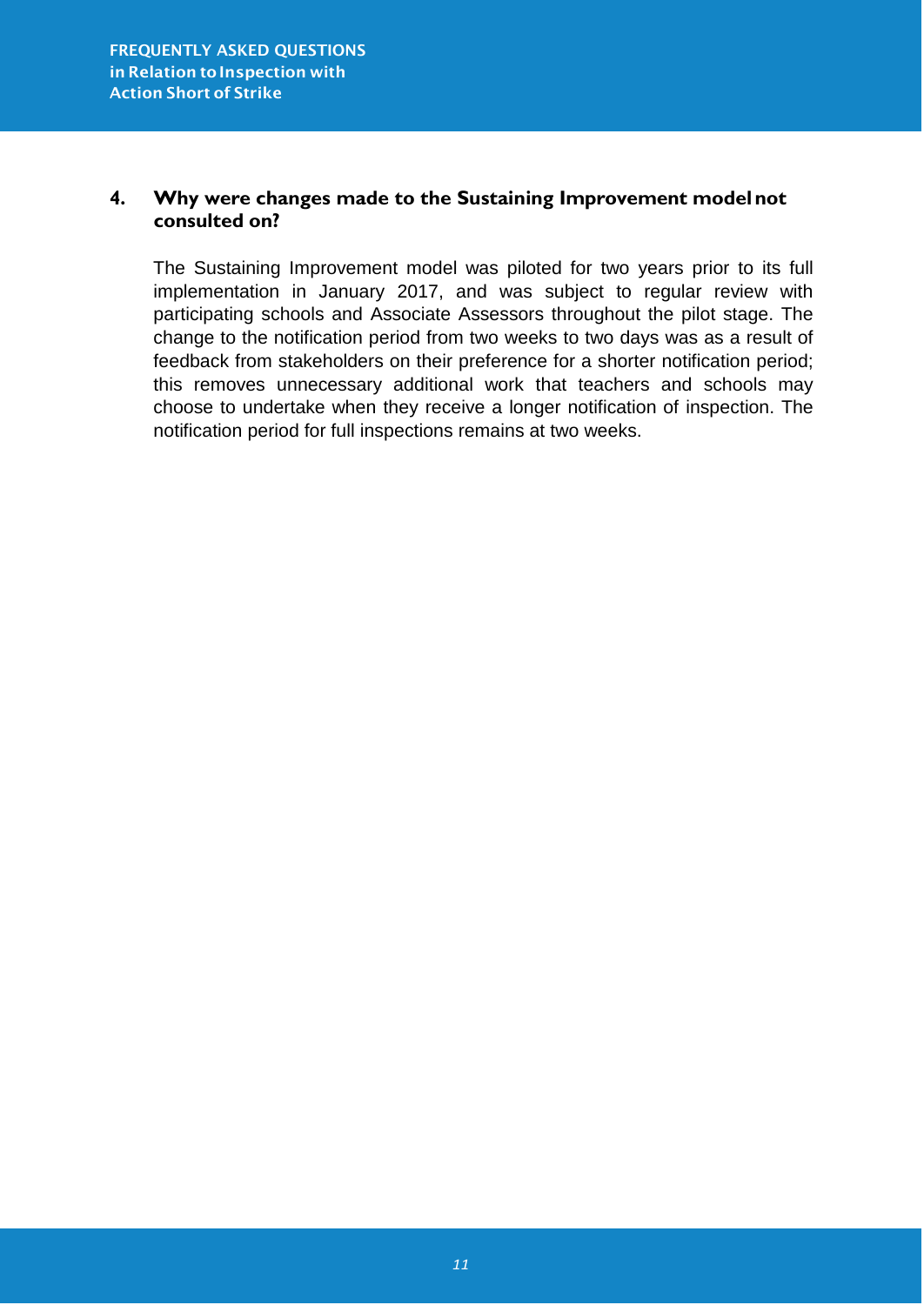# Section 3

### General

### **1. There are claims that ETI is not engaging with teachingunions?**

The ETI remain willing to engage in, and have never withdrawn from, dialogue with the teaching unions. In common with teachers and their unions, the learner is centre stage. The ETI is fully committed to working collaboratively with teachers, their representatives and all stakeholders to ensure all learners get the best possible educational experience.

### **2. Does the ETI have a role in paynegotiations?**

No. The ETI's functions do not extend into this area. Pay negotiations are a matter for Management Side in discussion with NITC.

### **3. To what extent does ETI expect schools to prepare forinspection?**

The ETI does not expect schools to do any additional work in preparation for inspection. If schools choose to do so, that is not the expectation of ETI. Historically, full inspections have been approximately every seven years and require a small amount of documentation in advance which is clearly outlined in the inspection guidance. It is documentation that the school should have readily available and having it in advance reduces the need to request it during the inspection itself. Since January 2017, full inspections are shorter, the team size more proportionate to the school size and reflect the new slimmer, more focused Inspection and Self-Evaluation Framework.

The new Sustaining Improvement Inspection and Monitoring Inspection introduced in January 2017 do not require any advance preparation as the lines of inquiry are decided on the first morning of the mainly two day inspections from the School Development Plan. The School Development Plan is a legal requirement outlined in The Education (Northern Ireland) Order1998.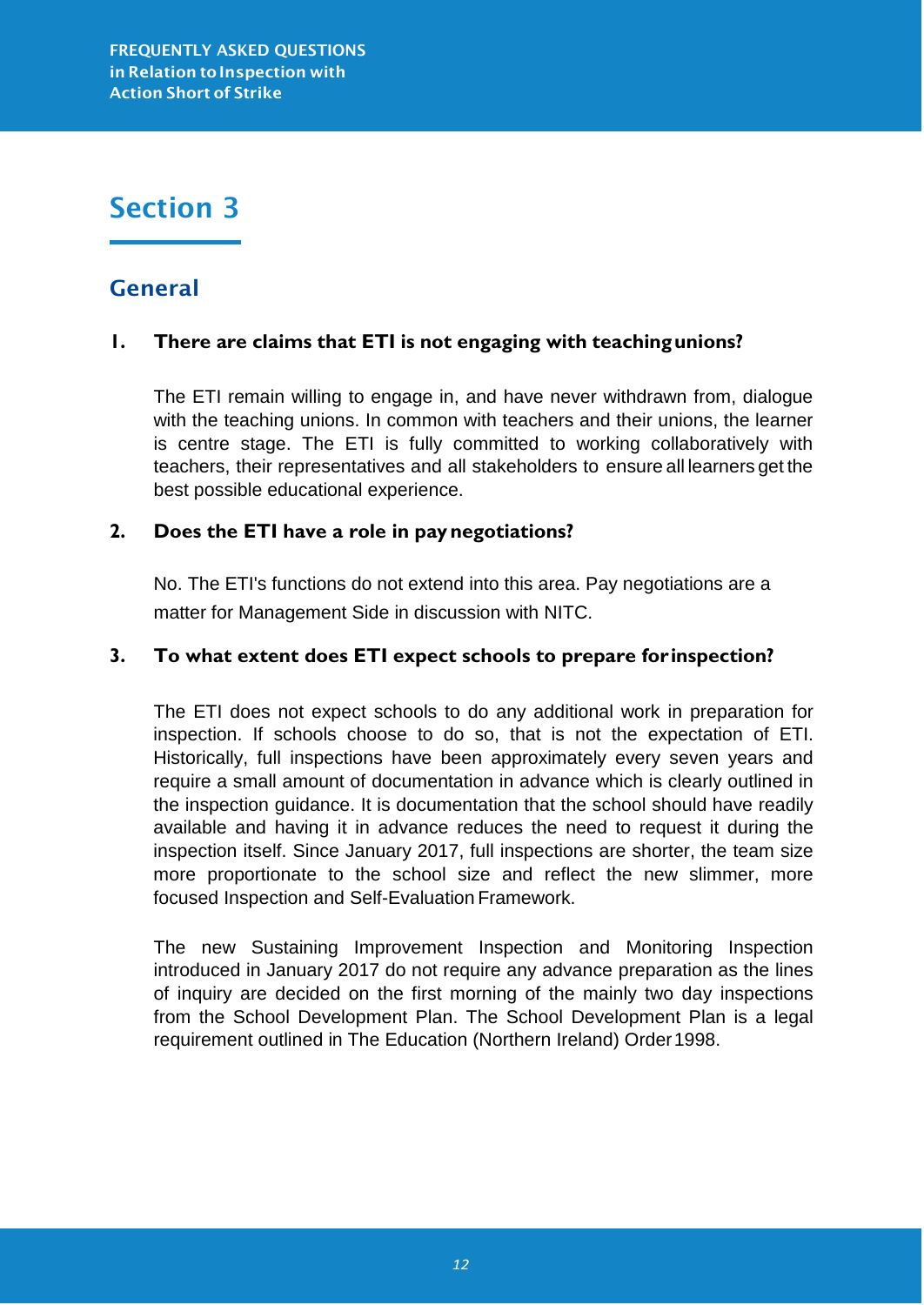### **4. The perception is that inspections are datadriven?**

This is not true. Inspections are iterative and cover a wide range of areas. The school's use of data serves as a useful indicator of how children's progress and attainment are tracked and monitored and whether or not appropriate support, that has been effective, has been put in place. Comparisons with relevant averages and the school's internal value- added are examples of quantitative data; however, no data is used in isolation and it does not drive the inspection or determine the inspection outcome. Inspectors gather a holistic view of the whole school environment by drawing on a wide range of qualitative and quantitative evidence including observations of learning and teaching, work in pupils' books and meetings with staff, governors and pupils. On action short of strike inspections, an important reason that ETI cannot reach one of the four overall effectiveness conclusions is because we cannot observe learning and teaching, look at the work in children's books and carry out the range of meetings that make up the evidence base.